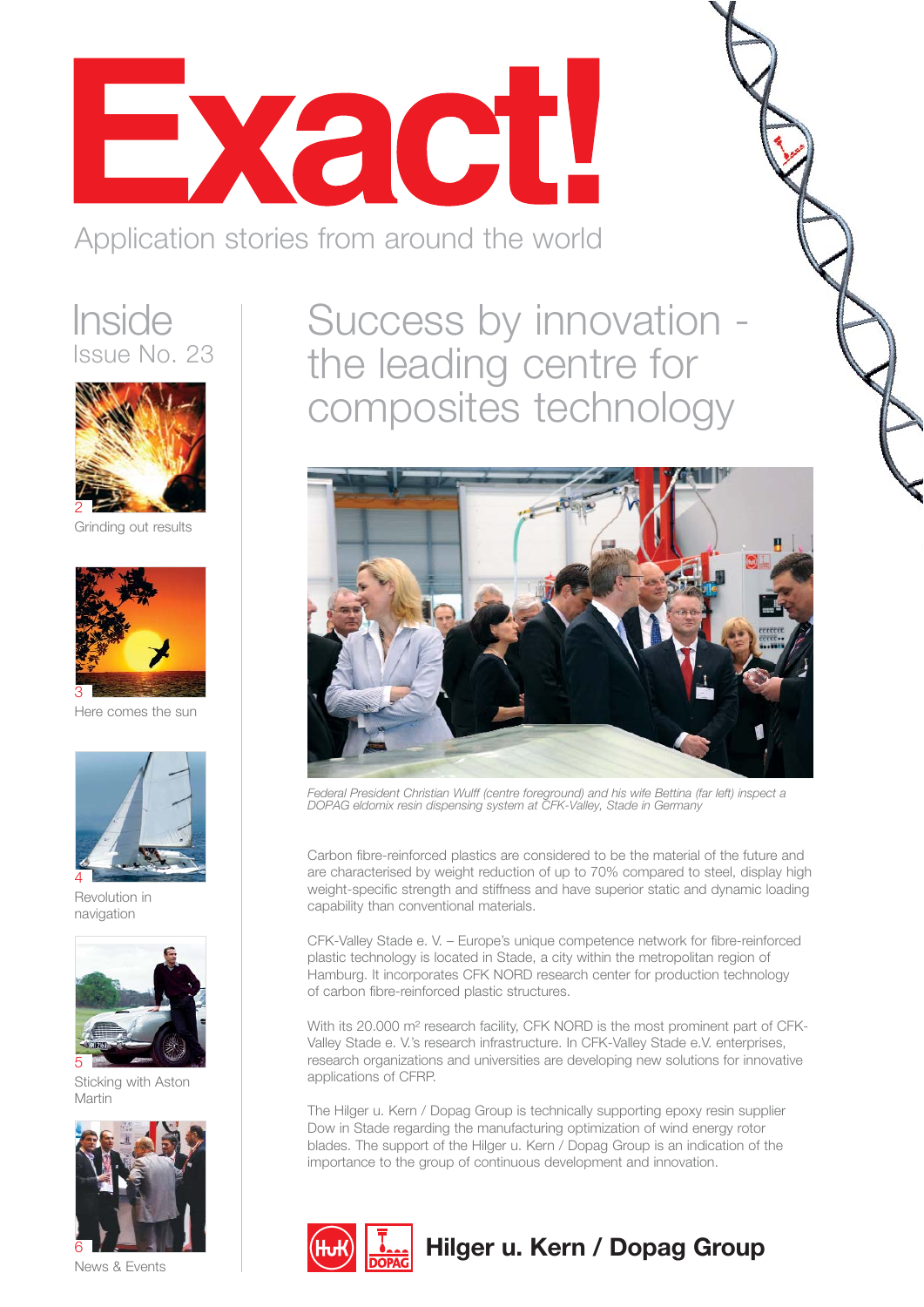# The power of quality



Power tool manufacturer relies on DOPAG quality in high volume manufacturing facility

influences. For this process, DOPAG economix metering, mixing and dispensing systems were selected by ELRAD to proportion the epoxy resin at a ratio of 100:20 before manually applying 25 ml shots of the mixed resin into the assemblies.

ELRAD were assisted in the selection of DOPAG dispensing equipment by Metabo, who suggested the use of DOPAG systems based on their own previous experiences.

The performance and reliability of the resulting systems have helped ELRAD to conform to stringent production requirements without compromising their high quality standards.



*DOPAG economix systems feed proportioned epoxy to the manual work stations Dispensing the mixed epoxy into the electronic assembly*



You may not be familiar with the name ELRAD International d.o.o, but you are probably very familiar with many of the products the company develop and manufacture.

Internationally renowned companies such as Bosch, Miele, AEG, Rexroth, Bauknecht, Kärcher and Metabo, are just a few of the major brands that the company number amongst their customers.

Located in Gornja Radgona, Slovenia, the company, which also has manufacturing facilities in Serbia and China, was founded in 1996 and now employs over 300 people in each location. They develop and manufacture electronic assemblies for many types of end products,

ances, household appliances, products for the automotive industry and power tools. In all, the company produces over 8 million such products each year.

which encompass kitchen appli-

metabo

One type of power tool currently in production in Gornja Radgona is a hand held angle grinder which is produced for the international power tool giant Metabo. Designed to operate at 10,500 rpm, this high quality power tool is controlled by an electronic assembly located in the handle of the tool.

During production, it is necessary to encapsulate this assembly with a two-component epoxy resin to protect it from the ingress of water and other unwanted external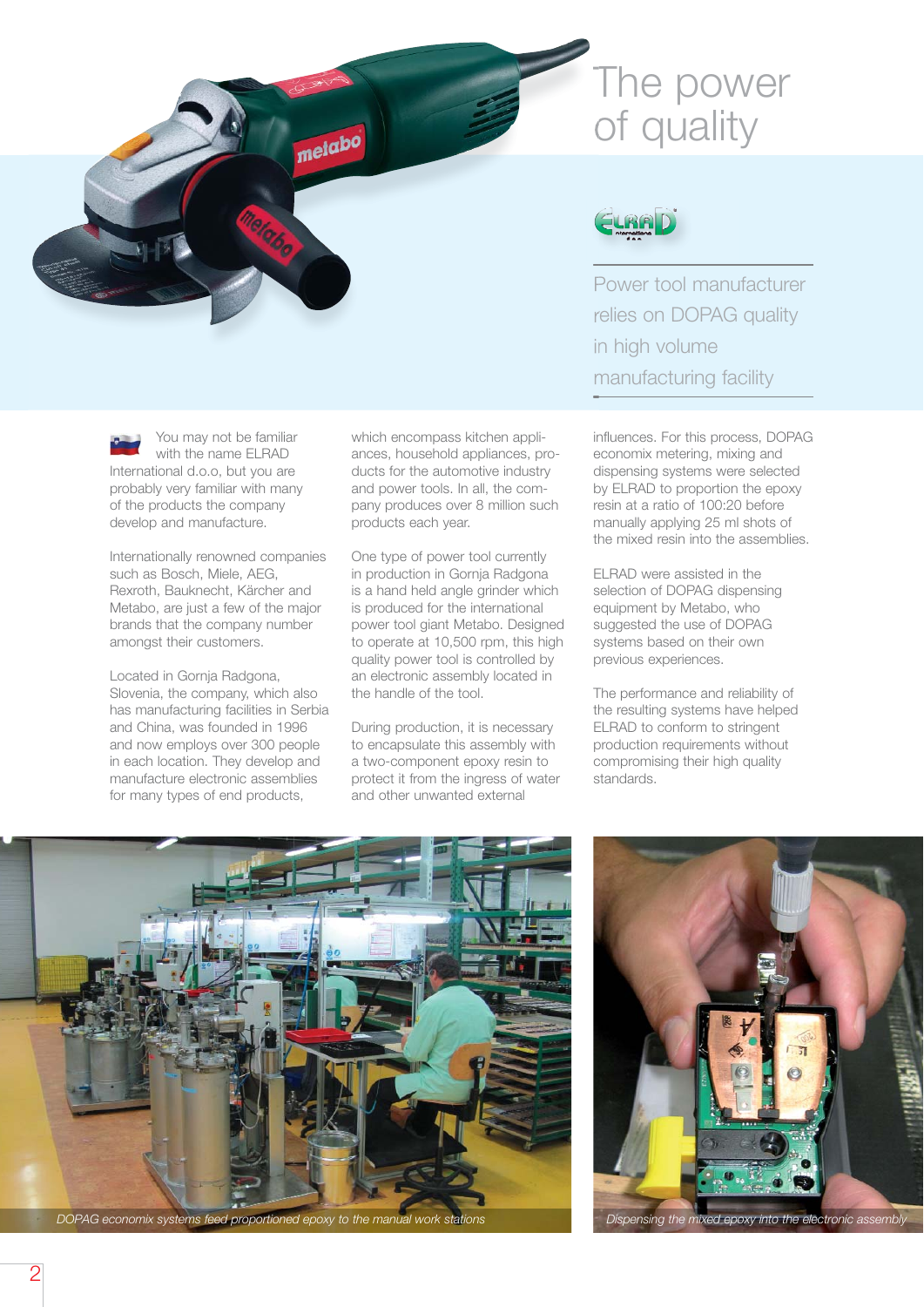# Flexible bonding

### flexcell

DOPAG helps Building Integrated PhotoVoltaic manufacturer overcome difficult bonding process



However, more than 95% of today's PV systems are still glass-based modules, which as a result of their inherent structural rigidity and weight cannot easily be integrated onto most industrial building components without a rigid substructure that involves additional installation costs.

Located in the town of Yerdon-les-Bains in the Canton of Vaud, Swiss company VHF-Technologies SA, better known under the brand name of Flexcell, is at the forefront of the design and production of BIPV modules which have a total capacity of 8 megawatts per year.

During production, the panels are laid onto a surface constructed of Ethylene Tetrafluoroethylene (ETFE), a product that ensures good PV film protection and also provides a smooth surface for the application of adhesive. However, bonding items such as junction boxes satisfactorily to this surface can be problematic and demands a very careful choice of adhesive as well as application method.

DOPAG was able to solve the application problem by means of an eldomix 101 gear pump type metering, mixing and dispensing system in order to proportion the two-component polyurethane at the specified ratio of 100:27.

A DOPAG dynamix mixer was used to homogenously mix the two components. It was fitted with a cooling jacked in order to dissipate excess heat generation.

The mixed polyurethane is dispensed at a rate of 40 ml/minute simultaneously bonding the junction box to the substrate and encapsulating the device to form a weatherproof product, ensuring that BIPV's function equally well in rain as well as shine.



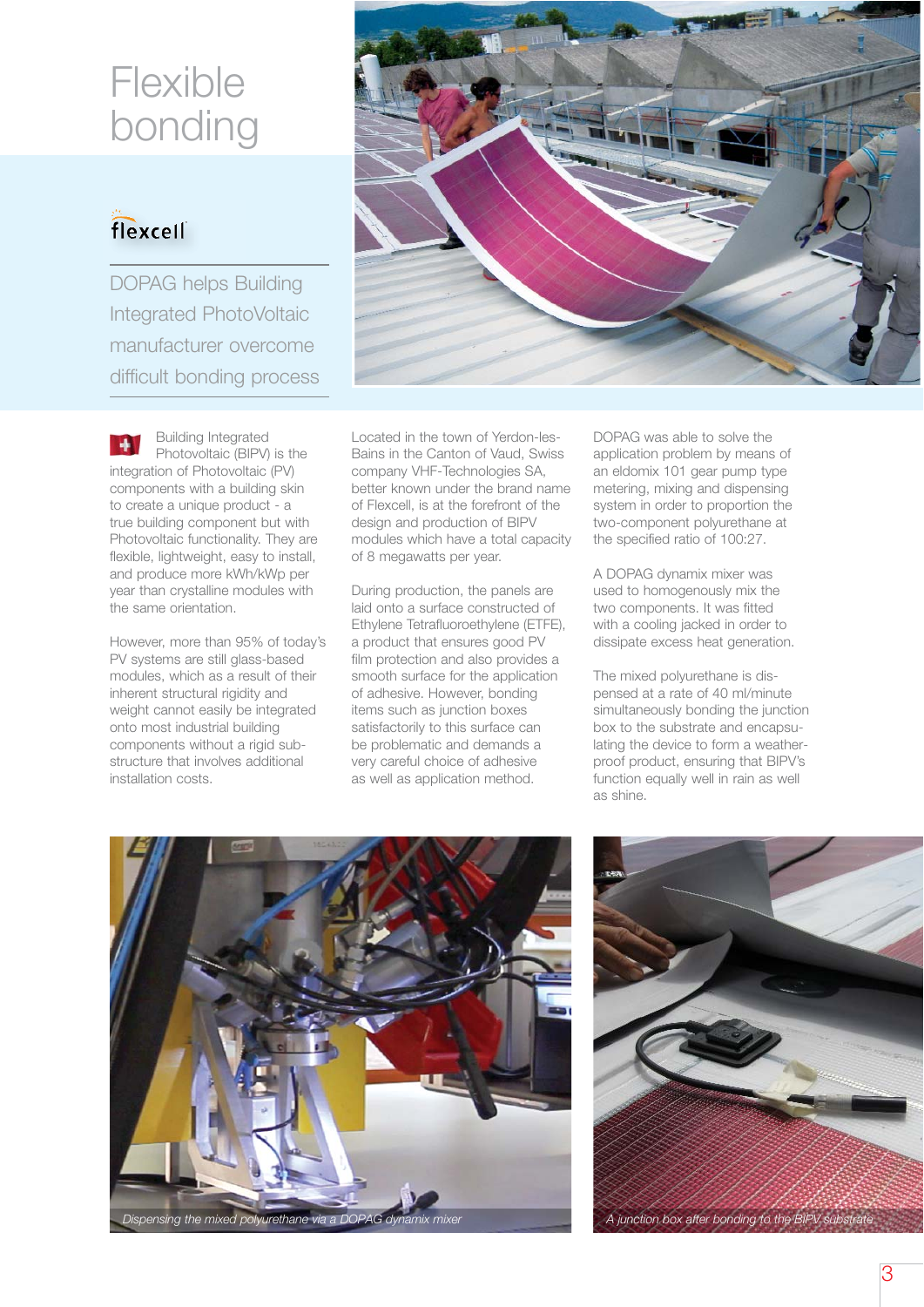## New lamps for old

#### **IIII** LOPOLIGHT ||||

Marine navigation lighting company benefits from future-proof encapsulating system

With the frequent need to replace spent incandescent navigation lights on seagoing craft, access ways and ladders are often required resulting in some large. expensive and sometimes unsightly structures.

So, in a complete break with tradition, Danish company Lopolight ApS decided to produce a completely new and unique range of long-lasting navigation lights.

Designing the lights became a challenge for Lopolight, so there was no consideration given to the classic way of constructing a navigation light, a design that was established in the days when the primary light source was kerosene.



Instead, Lopolight concentrated their efforts on the use of LED lighting. The result was a range of navigation lights that have a typical lifetime of more than 50,000 hours, or the equivalent of 4,200 nights, all but eliminating the necessity for costly access to traditional style lighting on board.

During the production process, the lighting assemblies are encapsulated in order to be made completely water and vibration proof. Lopolight use a twocomponent polyurethane for this purpose, producing a most satisfactory result that has led to their occasional and successful use even on submarines.

The two components are fed to a

DOPAG eldomix 101 from pressure feed containers and proportioned at a ratio of 100:35, before dispensing can take place by means of a DOPAG twin valve fitted with a disposable static mixer.

Although the dispensing process is carried out manually at present, Lopolight plan to automate the process in the future as demand increases, when they will be able to utilise the automated interface control of the existing DOPAG eldomix 101 system.

In the meantime, the DOPAG eldomix 101 system continues to help to produce accurately filled and clean, state of the art navigational lighting, making life better and easier for sailors everywhere.



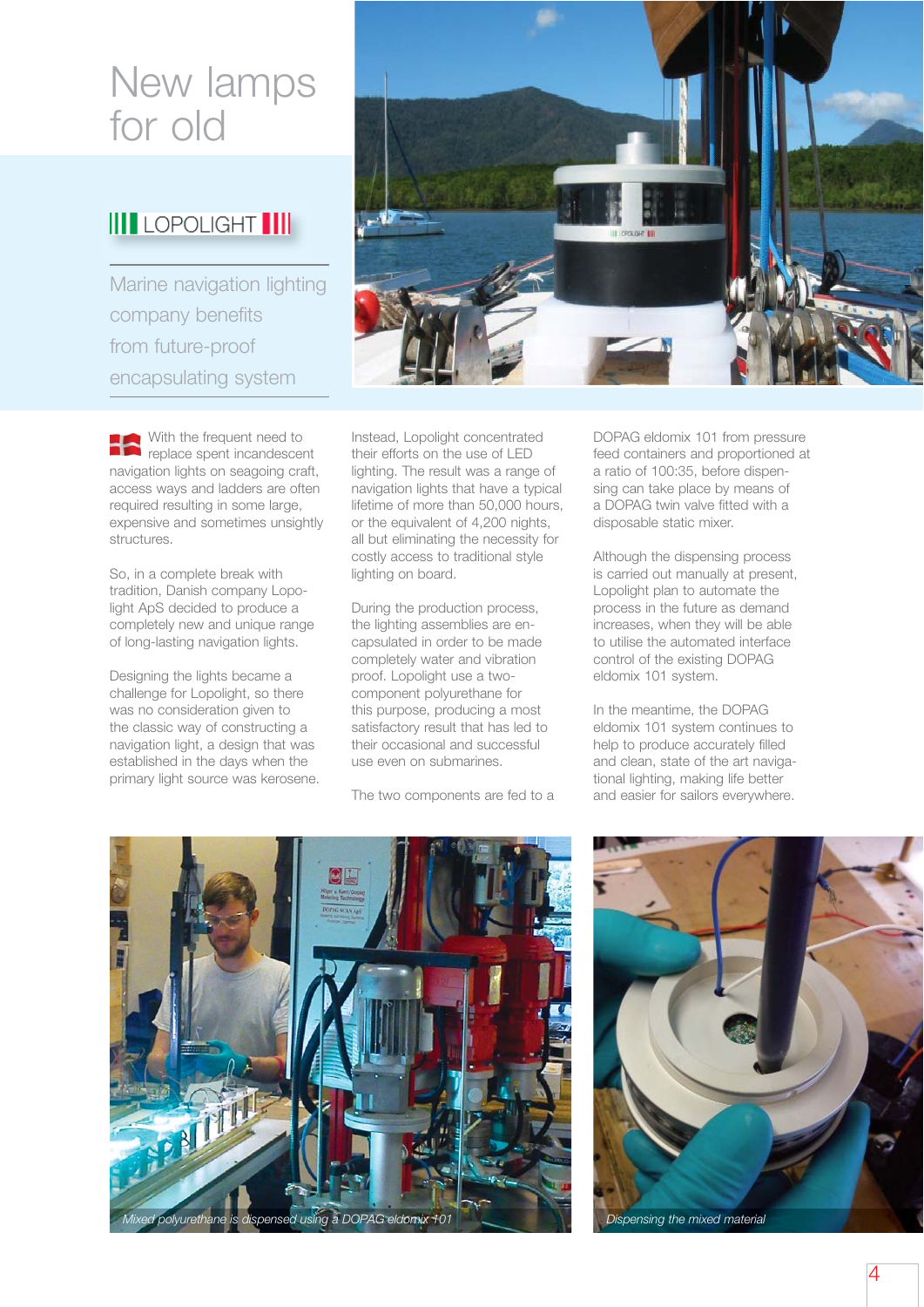

Aston Martin is acknowledged as an iconic global brand synonymous with style, luxury, performance and exclusivity.

The company has a unique heritage and is instantly recognised around the world for their use of quality craftsmanship and graceful styling to produce a range of critically acclaimed cars that have catapulted Aston Martin to a position as one of the world's coolest brands.

Famous for their long-term relationship with the James Bond film genre that began in 1964 with "Goldfinger," the association continues to the present day.

The first Aston Martins were created with a distinctive and individual character, handcrafted to the highest of standards and over the decades the marque has stayed true to these values, creating some of the most famous British sports cars of the post-war era.

Each vehicle is meticulously produced at the company's state-of-the-art production facility at Gaydon in the Warwickshire countryside.

Stylish design and luxurious quality also define the internal trim of each vehicle, much of which is finished in real leather. During the production process, the leather is applied to trim mouldings by means of an adhesive, which is carefully sprayed onto the mouldings by hand.

The manual spray guns are supplied with adhesive from a remote pump feed station, recently installed by DOPAG (UK) Ltd. Adhesive arrives at the pump station which is located adjacent to twin spray booths in 200 litre size bung drums.

A pair of DOPAG 23:1 ratio drum pumps designed to fit snugly inside



# Keeping in trim

DOPAG drum pumps feed adhesives to interior trim spray facilities at Aston Martin

the bung holes of the drums are mounted onto pneumatically powered elevators, which carefully lower the pumps into the drums.

Adhesive is then fed to both spray booths, where precision DOPAG material pressure regulators reduce the pressure of the adhesive to the optimum for the spraying process.

When in production, one pump provides adhesive to both spray booths, whilst the second pump remains on standby, so that when the first drum of adhesive becomes exhausted, the second pump becomes active, thus ensuring that there is no interruption to production.